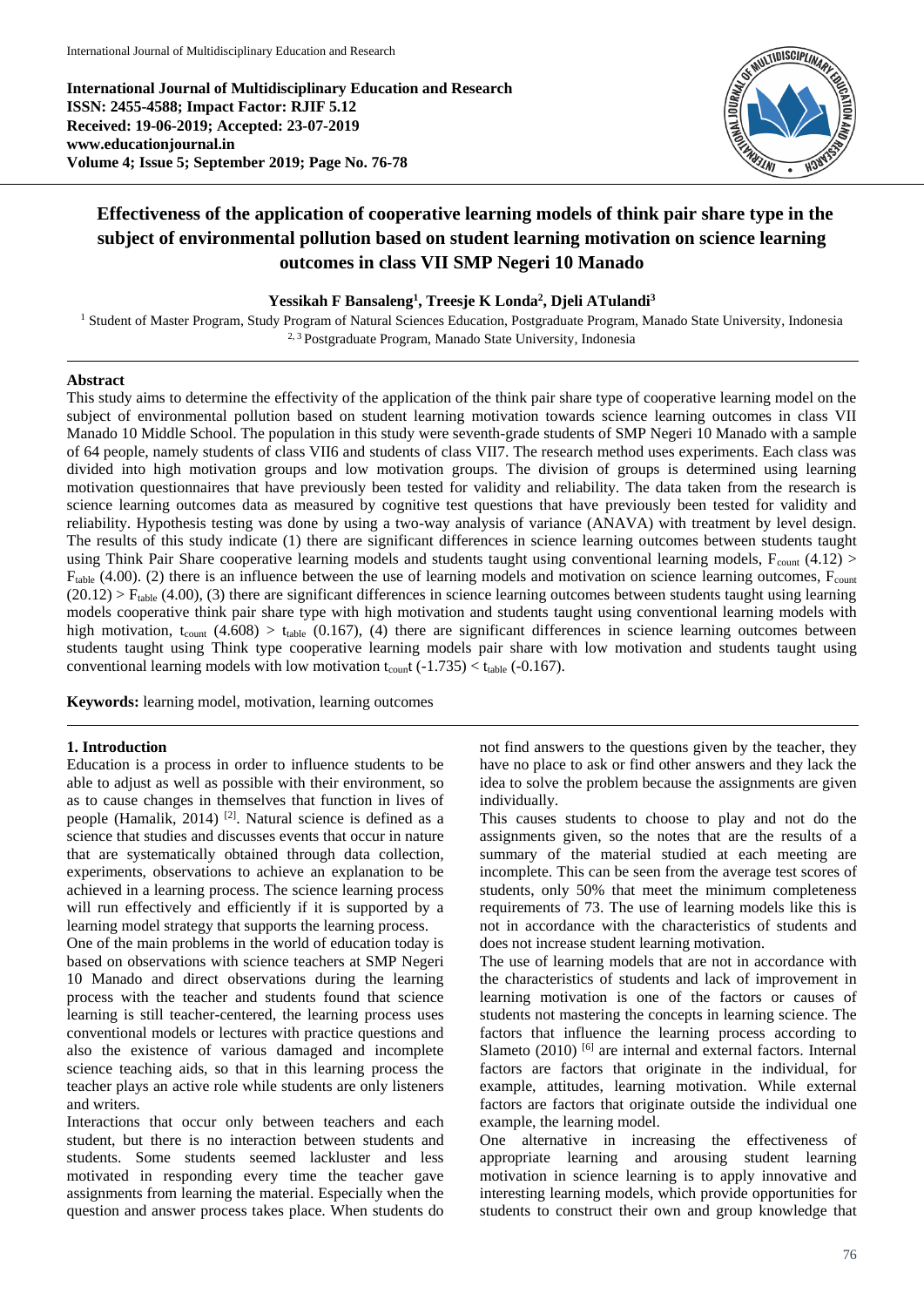can develop scientific attitudes, namely the application of think-type cooperative learning models pair share with the selection of the subject of environmental pollution.

According to Moore D. Kenneth in Moh. Syarif (2015), the effectiveness of a measure that states how far the target (quantity, quality, and time) has been achieved, or the greater the percentage of the target achieved, the higher the effectiveness. According to Suprijono  $(2010)$ <sup>[8]</sup> argues that cooperative learning models are broader concepts covering all types of group work including forms led by the teacher or directed by the teacher.

According to Slavin (Isjoni, 2011: 15) <sup>[3]</sup> "In cooperative learning methods, students work together in four-member teams to master material initially presented by the teacher". This means that cooperative learning is a learning model where learning systems and working small groups amount to 4-6 people collaboratively so that they can stimulate students to be more passionate about learning.

Think-pair-share (TPS) strategy or thinking in pairs is a type of cooperative learning designed to influence student interaction patterns. This think-pair-share (TPS) strategy develops from cooperative learning research and waiting time. First developed by Frang Lyman and colleagues at the University of Maryland as quoted by Arends (Trianto, 2007) [9] states that think-pair-share is an effective way to vary the atmosphere of class discussion patterns. Assuming that all recitation or discussion requires arrangements to control the class as a whole, and the procedures used in the think-pairshare can give students more time to think, to respond, and help each other. The teacher estimates that only completes a short presentation or the student reads the assignment, or the situation becomes a question mark. Now the teacher wants students to consider more what has been explained and experienced.

According to Djamarah in (Dimyati 2006), conventional learning methods are traditional learning methods or also called the lecture method, because this method has always been used as an oral communication tool between teachers and students in the process of learning and learning.

According to Purwanto (2000) <sup>[5]</sup> motivation is closely related to a goal and ideals. The more valuable the goal is for the person concerned, the stronger his motivation will be so that motivation is very useful for one's actions or actions. Jumarni,  $(2013)$  <sup>[4]</sup> states that learning outcomes are behaviors that individuals have as a result of their abilities and skills through experience. Learning outcomes are one of the goals to be achieved in the learning process or it can be said that the achievements achieved during the learning process. Learning outcomes can be measured through tests that are often known as learning outcomes tests. The purpose of the learning outcomes test is to uncover one's success in learning. Selection of the appropriate learning model is expected to increase motivation in students so that students have high motivation in the learning process and can improve student learning outcomes.

The purpose of this study was to determine the effectiveness of the implementation of the cooperative learning model Think Pair Share (TPS) on the subject of environmental pollution in terms of student learning motivation towards science learning outcomes in class VII SMP Negeri 10 Manado.

# **Research Methods**

The research method used is experimental research. The

study design used a by-level ANAVA treatment design. This research was conducted in March 2019 in SMP Negeri 10 Manado. The population in this study were all VII grade students in SMP Negeri 10 Manado 2018/2019. The samples in this study were students of class VII6 and students of class VII7 which amounted to 64 people and divided into 2 groups with the same number. Classes were divided into two groups, namely the experimental class and the control class. The experimental class was treated using the Cooperative Think Pair Share type of learning model, while the control class was treated using conventional learning models. Each class was grouped based on student learning motivation. In the experimental class 1 grouped in 2 groups, namely the group of cooperative learning models Think Pair Share with high motivation and cooperative learning models of Think Pair Share with low motivation. In the control class grouped in 2 groups, namely groups of conventional learning models with high motivation and groups of conventional motivational learning models. The research design can be seen in the following table.

**Table 1:** Treatment Design by Level 2x2

| <b>Motivation</b> | <b>Learning Model</b> |          |
|-------------------|-----------------------|----------|
|                   |                       |          |
|                   | $\rm A_1B_1$          | $A_2B_1$ |
|                   |                       | A2B2     |

Information

A1 = Think Pair Share Learning Model

A2 = Conventional Learning Model

 $B1 = High Motivation$ 

 $B2 = Low Motivation$ 

Data analysis techniques consist of a prerequisite test and hypothesis test. The prerequisite test consists of a normality test and a homogeneity test while the hypothesis test uses a 2-way ANAVA test.

#### **Results and discussion**

The description of the research data can be seen in the table below.

| <b>Table 2:</b> Average Score of Learning Outcomes for Each Treatment |  |
|-----------------------------------------------------------------------|--|
| Group                                                                 |  |

| <b>Treatment Group</b> | <b>Average Score of Learning Outcomes</b> |
|------------------------|-------------------------------------------|
| A1                     | 82.78                                     |
| A2                     | 79.01                                     |
| B1                     | 85.67                                     |
| B <sub>2</sub>         | 76.12                                     |
| A1B1                   | 91.71                                     |
| A2B1                   | 79.63                                     |
| A1B2                   | 73.84                                     |
| A2B2                   | 78.39                                     |

This study shows for the first hypothesis that the learning outcomes of groups of students who use the cooperative learning model Think Pair Share (TPS) is higher than the learning outcomes of groups of students who use conventional learning models. These results can be seen from the average learning outcomes where the group with the cooperative learning model Think Pair Share (TPS) has